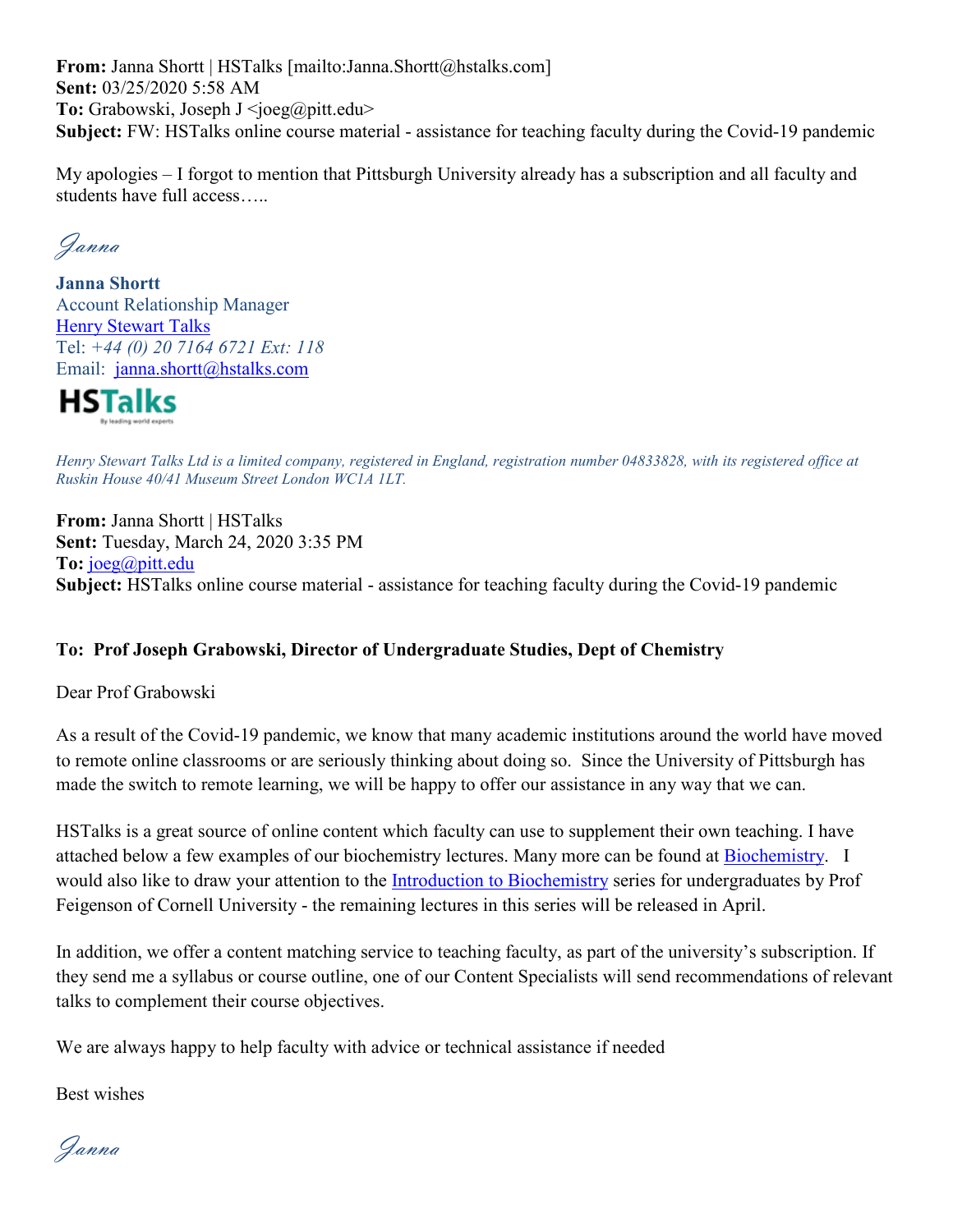**Janna Shortt** Account Relationship Manager Henry [Stewart](https://nam05.safelinks.protection.outlook.com/?url=https%3A%2F%2Fhstalks.com%2F&data=02%7C01%7Cjoeg%40pitt.edu%7C2ffe4d9cf44e4529c4b108d7d0a3101d%7C9ef9f489e0a04eeb87cc3a526112fd0d%7C1%7C0%7C637207271090904913&sdata=2RXaf1zd%2BORppYwBA4BDnAUsNd8NWxwo5Gt1heKupSI%3D&reserved=0) Talks Tel: *+44 (0) 20 7164 6721 Ext: 118* Email: [janna.shortt@hstalks.com](mailto:janna.shortt@hstalks.com)



## **Multimedia Lectures**

## by leading world experts



### **You have full access to over 2,600 lectures**

[The Biomedical & Life Sciences Collection](https://nam05.safelinks.protection.outlook.com/?url=https%3A%2F%2Fhstalks.com%2Fbiosci&data=02%7C01%7Cjoeg%40pitt.edu%7C2ffe4d9cf44e4529c4b108d7d0a3101d%7C9ef9f489e0a04eeb87cc3a526112fd0d%7C1%7C0%7C637207271090914914&sdata=t9BRXeFrja7t1k06Kmv3jxEO7pimMXyiFYeMPgeSwOE%3D&reserved=0) covers topics that range from basic research to therapeutic intervention, from the level of the single molecule to entire populations and includes both advanced and introductory-level talks.

**Examples of Biochemistry lectures:**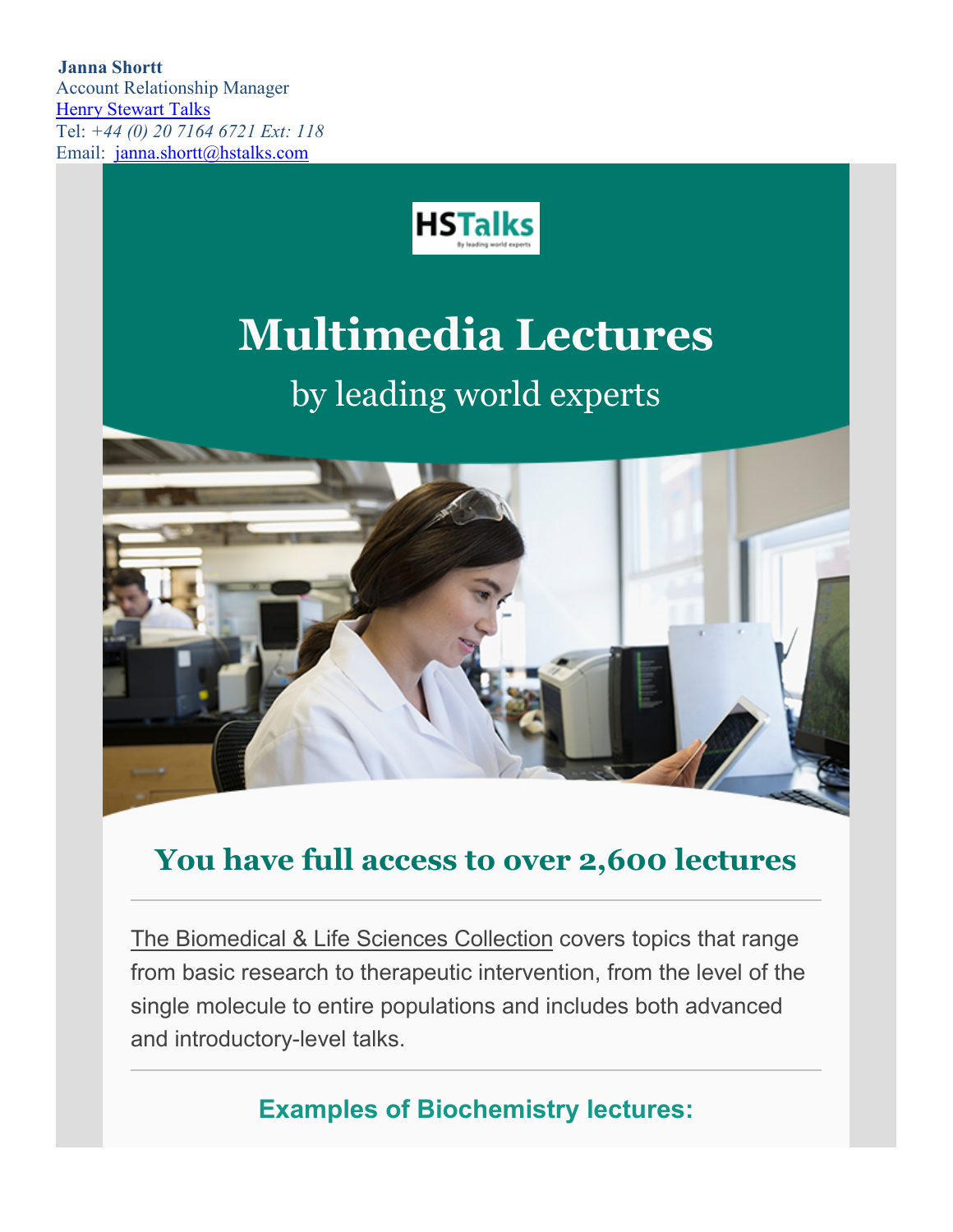

#### **Introduction to biochemistry**

Prof. Gerald W. Feigenson Cornell University, USA





#### **Structure and function of adhesion GPCRs and their ligands**

Prof. Demet Araç The University of Chicago, USA





#### **Controlling mitochondrial reactive oxygen species production for cell signaling 1**

Dr. Ryan J. Mailloux Memorial University of Newfoundland, Canada





#### **The biochemistry of DNA and RNA 1: chemistry**

Dr. Douglas Houston University of Edinburgh, UK

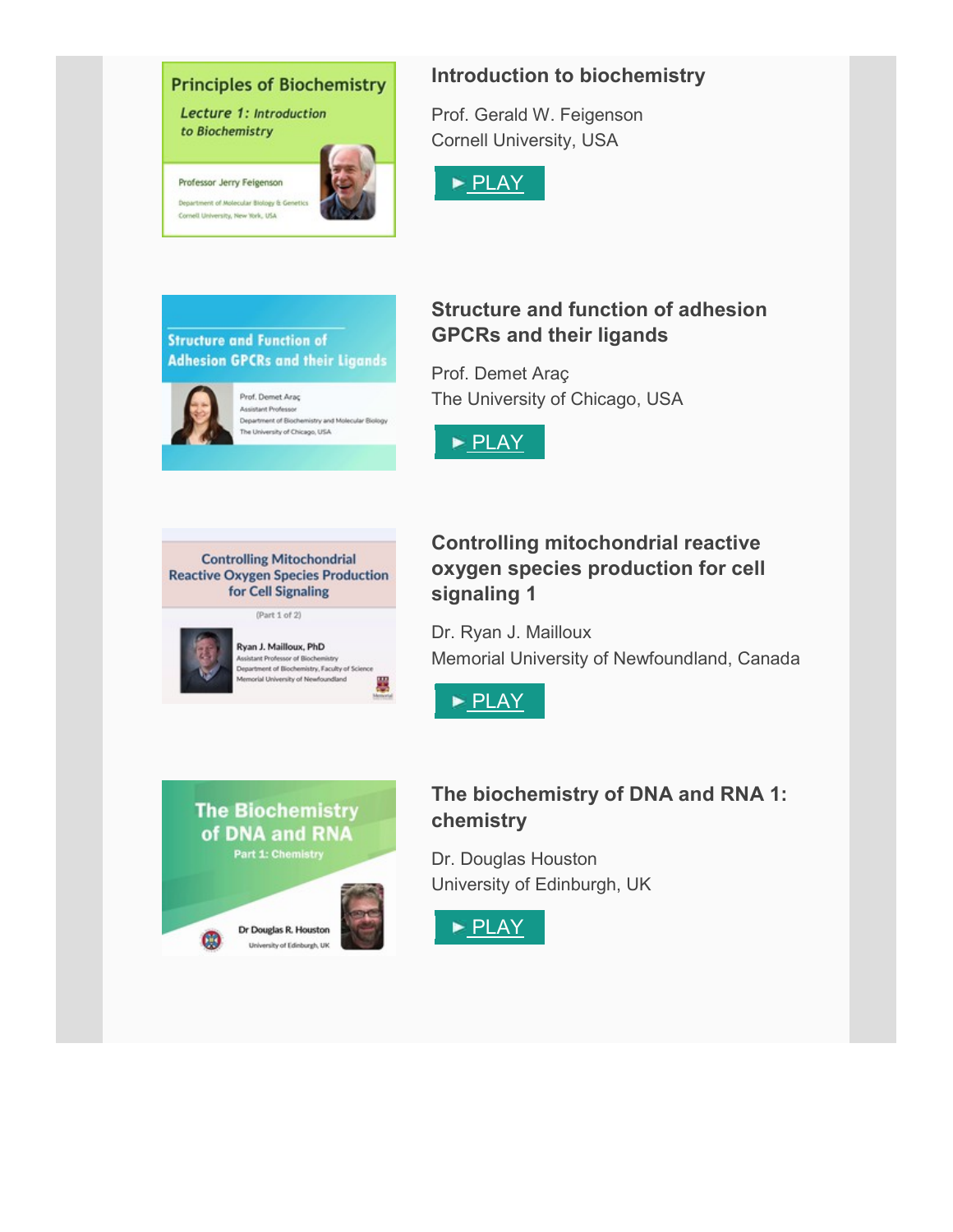#### The ERK1/2 MAPK Cascade



Prof. Melanie H. Cobb Department of Pharmacology UT Southwestern Medical Center

**Perspectives** on Biological Catalysis

Professor Stephen J. Benkovic

Even Pugh University<br>Eberly Chair in Chemisty<br>The Pennsylvania State University<br>414 Wartik Laboratory, University Park, PA 16602<br>Phone: (814) 865-2882 Email: sph (@pus.edu

#### **The ERK1/2 MAPK cascade**

Prof. Melanie H. Cobb University of Texas Southwestern Medical Center at Dallas, USA



#### **Perspectives on biological catalysis**

Prof. Stephen Benkovic The Pennsylvania State University, USA





#### **NMR workflow from data processing to metabolite identification**

Dr. Gwénaëlle Le Gall Quadram Institute, UK





#### **Interactome networks and human disease**

Prof. Marc Vidal Harvard Medical School, USA



Looking for lectures on a specific topic?

**[SEARCH THE COLLECTION](https://nam05.safelinks.protection.outlook.com/?url=https%3A%2F%2Fhstalks.com%2Fbiosci&data=02%7C01%7Cjoeg%40pitt.edu%7C2ffe4d9cf44e4529c4b108d7d0a3101d%7C9ef9f489e0a04eeb87cc3a526112fd0d%7C1%7C0%7C637207271091014860&sdata=CaZmeNrPjLa03%2FxWDKYOfePqc5%2BrAKbfioFbfC0vVYY%3D&reserved=0)**